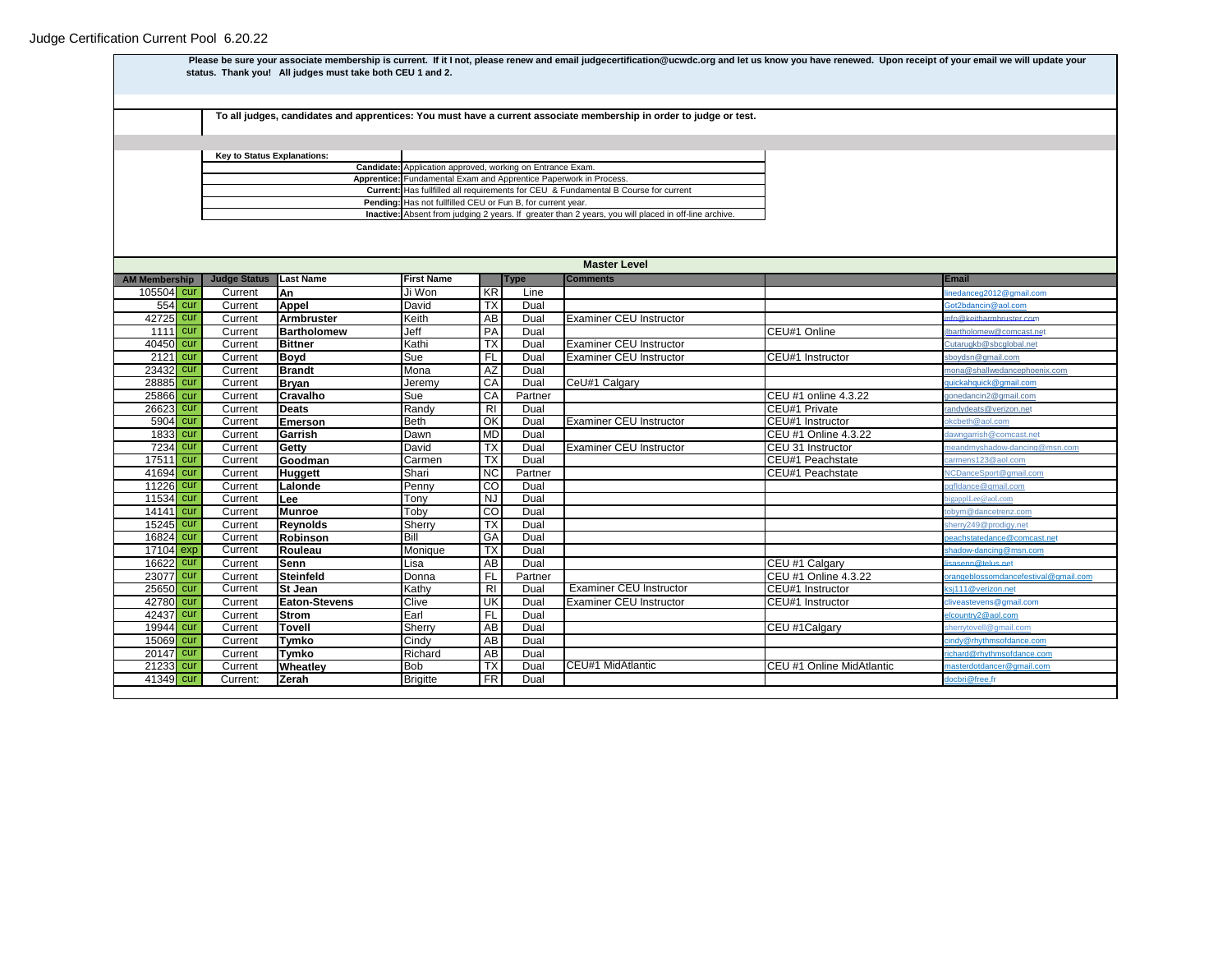| Journeyman Level     |     |                         |                              |                   |                         |             |                           |                           |                               |
|----------------------|-----|-------------------------|------------------------------|-------------------|-------------------------|-------------|---------------------------|---------------------------|-------------------------------|
| <b>AM Membership</b> |     | <b>Judge Status</b>     | Last Name                    | <b>First Name</b> |                         | <b>Type</b> | Comments                  | Has Taken                 | <b>Email</b>                  |
| 25492 cur            |     | Current                 | <b>Brvan</b>                 | Kav               | <b>CO</b>               | Dual        |                           |                           | ay@coloradocountryclassic.net |
| 3265                 | cur | Current                 | Casev                        | Gloria            | CA                      | Partner     |                           |                           | doriakc1215@gmail.com         |
| 3334                 | cur | Current                 | Caudill                      | Donna             | KY                      | Dual        |                           | CEU #1 Peachstate         | lonna.caudill3@gmail.com      |
| 3038                 | cur | Current                 | <b>Champion</b>              | Rachel            | GA                      | Partner     |                           |                           | onesn4dance@gmail.com         |
| 2410                 | cur | Current                 | Cravalho                     | Candace           | CA                      | Partner     |                           |                           | andacesbdf@gmail.com          |
| 2949                 | cur | Current                 | Cunningham                   | Ann               | IE                      | Line        |                           | CEU#1 Online 4.3.22       | nnshamrock@aol.com            |
| 31669                | cur | Current                 | <b>Draper</b>                | Red               | ТX                      | Partner     |                           |                           | RedD2Dance@yahoo.com          |
| 4040                 | cur | Current                 | <b>Drinkall-Bouchonville</b> | Emily             | VA                      | Dual        |                           |                           | emilydrinkall@gmail.com       |
| 5520                 | cur | Current                 | <b>Dufrene</b>               | Rowdy             | <b>TX</b>               | Partner     |                           | <b>CEU#1 Online Tulip</b> | owdydance@aol.com             |
| 25530                | cur | Current                 | <b>Dunn</b>                  | Steve             | UK                      | Dual        |                           | CEU#1 Online 4.3.22       | stevemdunn@me.com             |
| 25529                | cur | Current                 | <b>Dunn</b>                  | Yvonne            | $\overline{\mathsf{U}}$ | Dual        |                           | CEU#1 Online 4.3.22       | eadliner@me.com               |
| 2566                 | exp | Not curren <sup>®</sup> | <b>I</b> Eads                | Michael           | CA                      | Partner     | Need associate membership |                           | ggerswing@hotmail.com         |
| 7151                 | cur | Current                 | Gendre                       | Audrey            | <b>FR</b>               | Dual        |                           | CEU#1 Tulip               | lrey51@free.fr                |
| 23443                | cur | Current                 | Graber                       | Chad              | <b>TX</b>               | Partner     |                           |                           | oldai@yahoo.com               |
| 2577                 | cur | Current                 | Guidry                       | Chad              | <b>TX</b>               | Partner     |                           |                           | hechad@chaddance.com          |
| 23205                | cur | Current                 | Hadisubroto                  | Roy               | $\overline{NL}$         | Line        |                           | CEU#1 Tulip               | oyhadisubroto@gmail.com       |
| 33476                | cur | Current                 | Ham                          | Kristin           | <b>CO</b>               | Partner     |                           |                           | cristindance@gmail.com        |
| 8354                 | cur | Current                 | Harpe                        | Lee               | OK                      | Partner     |                           |                           | dance@coxinet.net             |
| 4072                 | cur | Current                 | <b>Harvey</b>                | Maryann           | <b>NM</b>               | Dual        |                           |                           | nahadance@msn.com             |
| 8591                 | cur | Current                 | Haynam                       | Becky             | CA                      | Partner     | CEU#1 Calgary             |                           | hdancer@aol.com               |
| 41428                | cur | Current                 | Haynam                       | Chris             | CA                      | Partner     | CEU#1 Calgary             |                           | aynamc@aol.com                |
| 102990               | cur | Current                 | Hoeben                       | Roy               | <b>NL</b>               | Line        |                           | CEU #1 Tulip              | byhoeben@hotmail.com          |
| 4020                 | cur | Current                 | <b>H</b> vatt                | Tom               | CA                      | Partner     |                           |                           | nyattrealty@gmail.com         |
| 980                  | cur | Current                 | Jacob                        | Lynae             | <b>MS</b>               | Partner     |                           | CEU #1 Peachstate         | luodancer@aol.com             |
| 42710                | cur | Current                 | Johnson                      | Craig             | CA                      | Partner     | CEU#1 Calgary             |                           | cntroom@yahoo.com             |
| 103078               | cur | Current                 | Juna                         | Myung-Hyun        | KR                      | Line        |                           |                           | enn01@hanmail.net             |
| 104430               | cur | Current                 | Kam                          | Christine         | PA                      | Dual        |                           |                           | JHNGRY@Gmail.com              |
| 101325               | cur | Current                 | Lo                           | Lilian            | <b>CH</b>               | Dual        |                           | CEU#1 Online 4.3.22       | lianlo333@hotmail.com         |
| 22244                | cur | Current                 | Lorenzen                     | Aaron             | CA                      | Partner     |                           |                           | aaron.w.lorenzen@gmail.com    |
| 2554                 | cur | Current                 | Lundahl                      | Joan              | CA                      | Partner     | CEU #1 Calgary            |                           | banlundahl@aol.com            |
| 42728                | cur | Current                 | <b>Mattei</b>                | Carmen            | <b>AZ</b>               | Partner     |                           |                           | jmattei@gmail.com             |
| 25160                | exp | Not current             | <b>McDonald</b>              | Judy              | ON                      | Dual        | Need associate membership |                           | udymcdonald@cogeco.ca         |
| 33623                | cur | Current                 | <b>McMurrich</b>             | Richard           | <b>NY</b>               | Partner     |                           |                           | mcmurrich@gmail.com           |
| 24348                | cur | Current                 | Oster                        | Jean Pierre       | $\overline{OC}$         | Partner     |                           |                           | b.oster@yahoo.com             |
| 41501                | cur | Current                 | Palmer                       | Stuart            | FL                      | Partner     |                           | CEU#1 Peachstate          | ance@powerwraps.com           |
| 42035                | cur | Current                 | Parr                         | Shaun             | <b>BE</b>               | Dual        |                           | CEU#1 Tulip               | shaunparr@me.com              |
| 42760                | cur | Current                 | Perez                        | Tim               | <b>NV</b>               | Dual        |                           |                           | im@timperezdance.com          |
| 41461                | cur | Current                 | <b>Santoro</b>               | Antoinette        | NC                      | Partner     |                           |                           | ove2bdancing@aol.com          |
| 19255                | exp | Not current             | <b>Strawser</b>              | Anita Huffman     | <b>VA</b>               | Partner     | Need associate membership |                           | ghuffman1001@aol.com          |
| 19256                | cur | Current                 | <b>Strawser</b>              | Dale              | <b>VA</b>               | Partner     |                           |                           | alestrawser@gmail.com         |
| 19416                | cur | Current                 | <b>Swaithes</b>              | Shawn             | FL                      | Partner     |                           | CEU #1 Online             | wingnsway@mac.com             |
| 40786                | cur | Current                 | <b>Tridon</b>                | Jérémie           | FR                      | Dual        |                           |                           | eremie.tridon@free.fr         |
| 105694               | cur | Current                 | <b>Van Hattem</b>            | Louis             | N <sub>L</sub>          | Partner     |                           |                           | nfo@danscentrumvanhattem.n    |
| 23654                | cur | Current                 | Wetzel                       | Christine         | PA                      | Partner     |                           | CEU #1 Private            | cwetzel9@gmail.com            |
| 21219                | cur | Current                 | Wetzel                       | Sam               | PA                      | Partner     |                           | CEU #1 Private            | vetzel.sam@gmail.com          |
| 42508                | cur | Current                 | Wona                         | Joanne            | <b>MY</b>               | Line        |                           |                           | loanneWong928@yahoo.com       |
|                      |     |                         |                              |                   |                         |             |                           |                           |                               |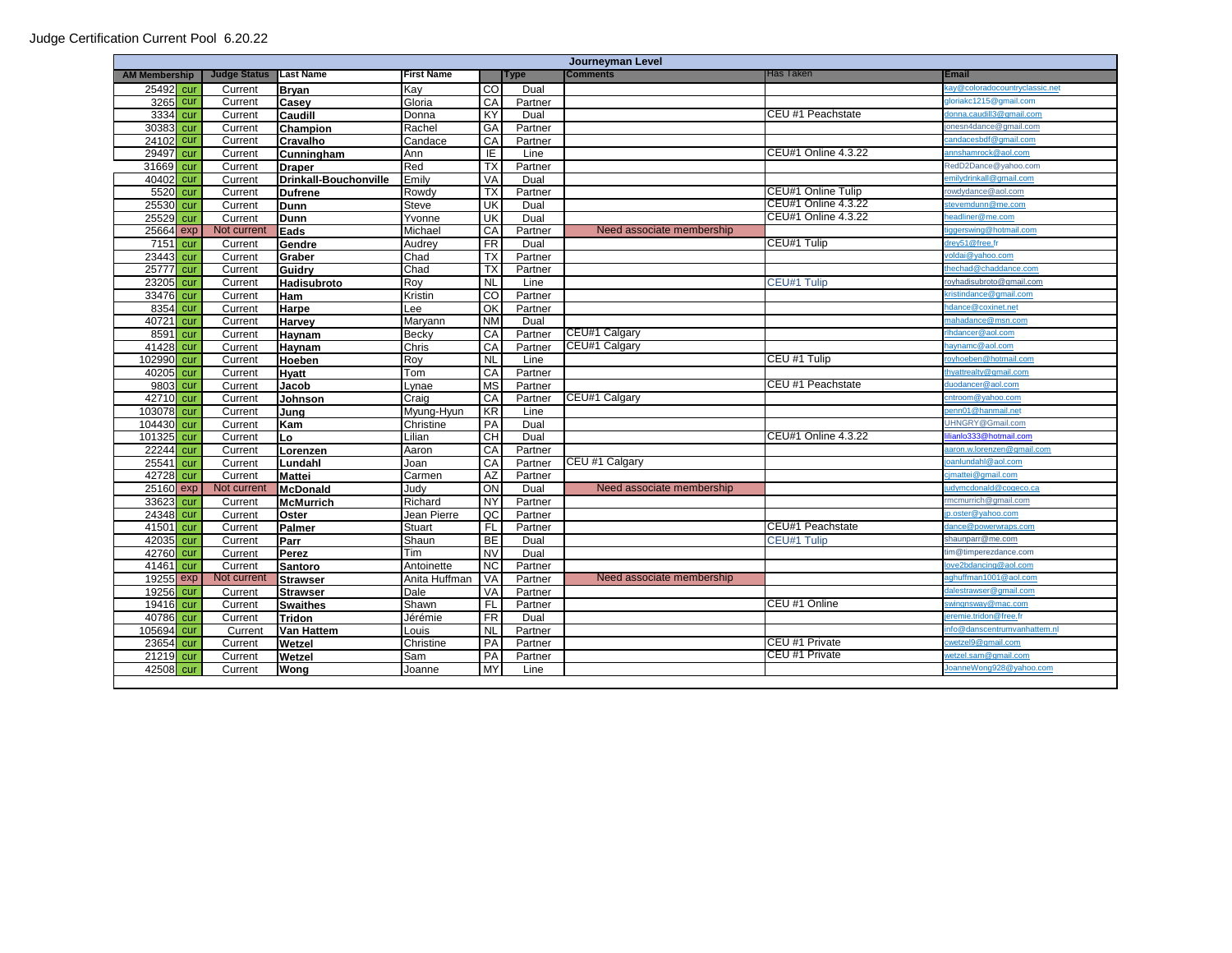| <b>Fundamental Level</b>    |            |                     |                       |                     |                 |              |                                       |                            |                                            |
|-----------------------------|------------|---------------------|-----------------------|---------------------|-----------------|--------------|---------------------------------------|----------------------------|--------------------------------------------|
| <b>AM Membership</b>        |            | <b>Judge Status</b> | <b>Last Name</b>      | <b>First Name</b>   |                 | <b>Type</b>  |                                       |                            |                                            |
| 42054 cur                   |            | Current             | <b>Adams</b>          | Michele             | CA              | Partner      |                                       |                            | countrydancesport@gmail.com                |
| 102354 cur                  |            | Current             | An                    | Kyo-Yeon            | KR              | Line         |                                       |                            | na8074@naver.net                           |
| 100402                      | cur        | Current             | <b>Backstrom</b>      | Linus               | UK              | Dual         |                                       | CEU#1 Online 4.3.22        | inus.Backstrom@gmail.com                   |
| 104425                      | exp        | Not current         | <b>Bae</b>            | Ji-Sung             | KR              | Line         | Needs associate membership            |                            | bgs1969@daum.net                           |
| 29299                       | cur        | Current             | <b>Bailey</b>         | Chris               | <b>AL</b>       | Partner      |                                       | CEU#1 Peachstate           | chrisbaileydance@gmail.com                 |
| 4223                        | cur        | Current             | <b>Bass</b>           | Kim                 | GA              | Dual         |                                       | CEU#1 Peachstate           | hkimbass@gmail.com                         |
| 105117                      | cur        | Current             | <b>Byeon</b>          | Ji-Yong             | KR              | Line         |                                       |                            | bounji@hanmail.net                         |
| 41944                       | cur        | Current             | Coenmans              | Giovanni            | <b>NL</b>       | Line         |                                       |                            | info@Giovanni-Coenmans.n                   |
| 25528                       | cur        | Current             | <b>Dunn-Backstrom</b> | Siobhan             | UK              | Dual         |                                       | <b>CEU#1 Online 4.3.22</b> | Siobhan.Dunn@icloud.com                    |
| 23205                       | cur        | Current             | Hadisubroto           | Roy                 | <b>NL</b>       | Partner      |                                       |                            | oyhadisubroto@gmail.com                    |
| 24738                       | cur        | Current             | Hansen                | Sloane              | <b>TX</b>       | Partner      |                                       |                            | sloanehansen826@gmail.com                  |
| 101166                      | cur        | Current             | Harpe                 | Marcy               | OK              | Partner      |                                       |                            | m.hdance@coxinet.net                       |
| 10090 <sup>-</sup>          | cur        | Current             | Jackson               | Yuko                | JP              | Line         |                                       |                            | unkykewpiecowgirl@gmail.com                |
| 42268                       | cur        | Current             | Johnson               | Sharon              | AZ              | Partner      |                                       |                            | sl.coleman@cox.net                         |
| 41245                       | cur        | Current             | Ketellapper           | Satu                | <b>NL</b>       | Dual         |                                       | CEU#1 Tulip                | satuketellapper@gmail.com                  |
| 10306                       | cur        | Current             | Kim                   | Ji-Young            | <b>KR</b>       | Line         |                                       |                            | pps0130@hanmail.net                        |
| 10626                       | cur        | Current             | Kim                   | Mi-Yeol             | KR              | Line         |                                       |                            | linessam@naver.com                         |
| 102950 cur                  |            | Current             | Kim                   | Sang-Sook           | KR              | Line         |                                       |                            | sangsook1177@hanmail.net                   |
| 10416                       | cur        | Current             | Kim                   | Yang-eon            | KR              | Line         |                                       |                            | lini75@naver.com                           |
| 102948 cur                  |            | Current             | Kim                   | Young-Hwan          | KR              | Line         |                                       |                            | /hkim@yonsei.ac.kr                         |
| 104993                      | cur        | Current             | Lai                   | Wendy               | MY              | Line         |                                       |                            | vendyyclai@yahoo.com.sg                    |
| 102344 cur                  |            | Current             | Lee                   | Rebecca (Yen        | MY              |              |                                       |                            | rebecca_jazz@yahoo.com                     |
| 106378                      | cur        | Current             | Low                   | Ivy                 | MY              | Line         |                                       |                            | vylgl@gmail.com                            |
| 4272                        | cur        | Current             | <b>Mattei</b>         | Marnie              | AZ              | Partner      |                                       |                            | marnie.dance@gmail.com                     |
| 100417 cur                  |            | Current             | <b>Matthews</b>       | Helen               | AL              | Partner      |                                       | <b>CEU#1 Peachstate</b>    | nelendances@hotmail.com                    |
| 109096                      | cur        | Current             | <b>Munarwati</b>      | Aprillia            | ZA              | Line         |                                       |                            | aprillia_one@ymail.com                     |
| 14113                       | cur        | Current             | <b>Mullins</b>        | Ronnie              | OH              | Partner      |                                       | CEU#1Peachstate            | RandCMullins@aol.com                       |
| 101263                      | cur        | Current             | <b>Munroe</b>         | Harmony             | $_{\rm CO}$     | Partner      |                                       |                            | Harmony lyris@yahoo.com                    |
| 104195 cur                  |            | Current             | <b>NG</b>             | Angie Yet Chin MY   |                 | Line         |                                       |                            | angie2928838@gmail.com                     |
| 42523                       | cur        | Current             | Ohashi                | Yukiko              | JP<br><b>KR</b> | Line         |                                       |                            | cwgirlyuki@aol.com<br>dance-is@hanmail.net |
| 102347<br>103071            | cur<br>cur | Current<br>Current  | Park<br>Park          | In-Sil<br>Ji-Yeon   | KR              | Line<br>Line |                                       |                            | latinjiyeon@hanmail.net                    |
| 103072 cur                  |            | Current             |                       | Mi-Hyang            | KR              | Line         |                                       |                            | omhsky1@naver.com                          |
| 10043                       | cur        | Current             | Park<br>Quail         | Mike                | AB              | Partner      |                                       |                            | mike.quail@shaw.ca                         |
| 10352                       | cur        | Current             | <b>Rizzello</b>       | Amanda              | <b>FR</b>       | Line         |                                       |                            | Amanda_19@hotmail.fr                       |
| 10048                       | cur        | Current             | <b>Seelt</b>          | Barbara             | <b>NL</b>       | Dual         |                                       | CEU#1 Tulip                | BarbaraSeelt@gmail.com                     |
| 42785 cur                   |            | Current             | Senn                  | <b>Bryan</b>        | AB              | Partner      |                                       | CEU 1 Calgary              | sennsayb@telus.net                         |
| 40086                       | cur        | Current             | <b>Smeers</b>         | Stephanie           | BE              | Line         |                                       |                            | stephaniesmeers1@msn.com                   |
| 25995                       | cur        | Current             | <b>Smith</b>          | Hiromi              | JP              | Line         |                                       |                            | Hiromi@sunhopeusa.com                      |
| 105571                      | cur        | Current             | Soh                   | Hui Yan             | MY              | Line         |                                       |                            | Ikk57000@yahoo.com                         |
| 103631 cur                  |            | Current             | Son                   | Su-kyung            | KR              | Line         |                                       |                            | buzz123@hanmail.net                        |
| 10506                       | cur        | Current             | Song                  | Lira                | KR              | Line         |                                       |                            | suhhyun@hotmail.com                        |
| 103635                      | cur        | Current             | Thong                 | Elaine              | MY              | Line         |                                       |                            | elaine.thongyt@gmail.com                   |
| 10905                       | cur        | Current             | YuLana                | Risma               | IND             | Line         |                                       |                            | ismayulana24@gmail.com                     |
| 106310 cur                  |            | Current             | Yun                   | Jung-Eun            | KR              | Line         |                                       |                            | eyun20@naver.com                           |
|                             |            |                     |                       |                     |                 |              |                                       |                            |                                            |
|                             |            |                     |                       |                     |                 |              | <b>Apprentices</b>                    |                            |                                            |
| <b>AM Membership Status</b> |            |                     | <b>Last Name</b>      | <b>First Name</b>   |                 | <b>Type</b>  | <b>Work in Progress</b>               |                            | <b>Email</b>                               |
|                             |            | Apprentice          | Chan                  | Shirley Weng        | MY              | Line         |                                       |                            | shirleyartcraft@yahoo.com                  |
| 106203 exp                  |            | Apprentice          | Cho                   | Hang-Ja             | KR              | Line         |                                       |                            | whgodwk@daum.net                           |
| 104173 exp                  |            | Apprentice          | <b>Cho</b>            | Hey-mi              | KR              | Line         |                                       |                            | dance-aji@hanmail.net                      |
|                             |            | Apprentice Choo     |                       | Jennifer Sue        | <b>MY</b>       | Line         |                                       |                            |                                            |
| 104194 cur                  |            | Apprentice          | Chun                  | Hey-Yeon            | $\overline{KR}$ | Line         |                                       |                            | 207sjlover@hanmail.net                     |
| 40385 exp                   |            | Apprentice          | Cook                  | Debbie              | <b>WA</b>       | Couples      |                                       |                            | dicdanceon@gmail.com                       |
| 107509 exp                  |            | Apprentice          | Dong                  | YuanQuing           | <b>CH</b>       | Line         |                                       |                            |                                            |
| 109227 exp                  |            | Apprentice          | Du                    | Wei                 | CH              | Line         |                                       |                            |                                            |
| 104444 exp                  |            | Apprentice          | <b>Gysels</b>         | Mallaurie           | BE              | Line         | 2019 Dual accepted only apprentice in |                            |                                            |
| 108427 cur                  |            | Candidate           | Jeang A               | Choi                | KR              | Line         |                                       |                            | sportsdancer@hanmail.net                   |
| 104164 cur                  |            | Apprentice          | Kim                   | Yang-eon            | KR              | Line         | Line exam compl.; Appren educ not;    |                            | ini75@naver.com                            |
| 109160 exp                  |            | Apprentice          | lLi I                 | Ping                | CН              | Line         |                                       |                            |                                            |
| 103615 cur                  |            | Apprentice          | Lim                   | Hyun mi             | CН              | Line         |                                       |                            | binjun10302naver.com                       |
| 109230 exp                  |            | Apprentice          | Meng                  | Ting                | СH              | Line         |                                       |                            |                                            |
| 108571 cur                  |            | Apprentice          | Muhammad              | Ratna Virgianti IND |                 | Line         |                                       |                            |                                            |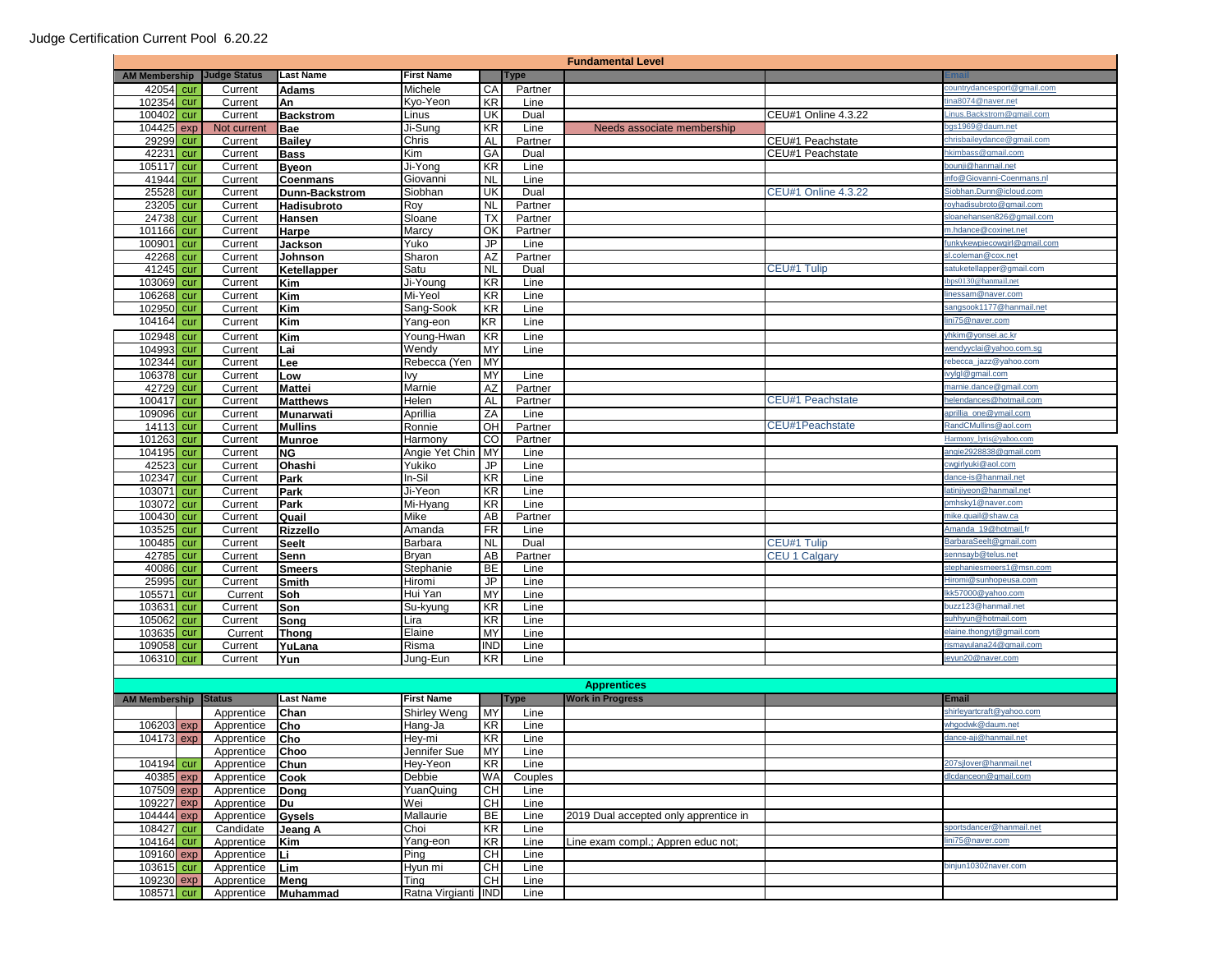## Judge Certification Current Pool 6.20.22

| 109287 exp   | Apprentice <b>Pi</b>   |              | Huan                | <b>CHI</b> | Line    |       |                       |
|--------------|------------------------|--------------|---------------------|------------|---------|-------|-----------------------|
| 107440 cur   | Apprentice             | Primasari    | Fitri Paramitha IND |            | Line    |       | pietlow@yahoo.com     |
| 109206 exp   | Apprentice Qi          |              | Liang               | <b>CHI</b> | Line    |       |                       |
| 108468 cur   | Apprentice             | Rahayu       | Winda               | <b>IND</b> | Line    |       | windadendi@gmail.com  |
| 105571 cur   | Apprentice Soh         |              | Hui Yan             | <b>MY</b>  | Line    |       | lkk57000@yahoo.com    |
| 109281 exp   | Apprentice             | Song         | Hong Lian           | <b>CH</b>  | Line    |       |                       |
| 106686 exp   | Apprentice Su          |              | Haiyan              | <b>CHI</b> | Line    |       |                       |
| 109456 exp   | Candidate              | Turner       | Jason               | AL         | Partner | CEU#1 | jturner1372@yahoo.com |
| 109302 exp   | Apprentice             | Wang         | Pei Dong            | <b>CHI</b> | Line    |       |                       |
| 109228 exp   | Apprentice             | Wang         | Zhao                | <b>CHI</b> | Line    |       |                       |
| 41585 cur    | Apprentice             | Williams     | Anita               | OH         | Line    |       |                       |
| 109285 exp   | Apprentice Xu          |              | Jing                | <b>CH</b>  | Line    |       |                       |
| 109284 exp   | Apprentice             | <b>Xue</b>   | Yang                | <b>CHI</b> | Line    |       | 317638533@99.com      |
| $108062$ exp | Apprentice             | <b>Zhu</b>   | Ge Ming             | <b>CH</b>  | Line    |       | 512243256@99.com      |
|              | 109283 exp Apprenticee | <b>Zhang</b> | Wei Wei             | <b>CHI</b> | Line    |       | 136570996@99.com      |
| 109280 exp   | Apprentice             | Zhena        | Jun                 | CН         | Line    |       | 540851006@99.com      |
|              |                        |              |                     |            |         |       |                       |